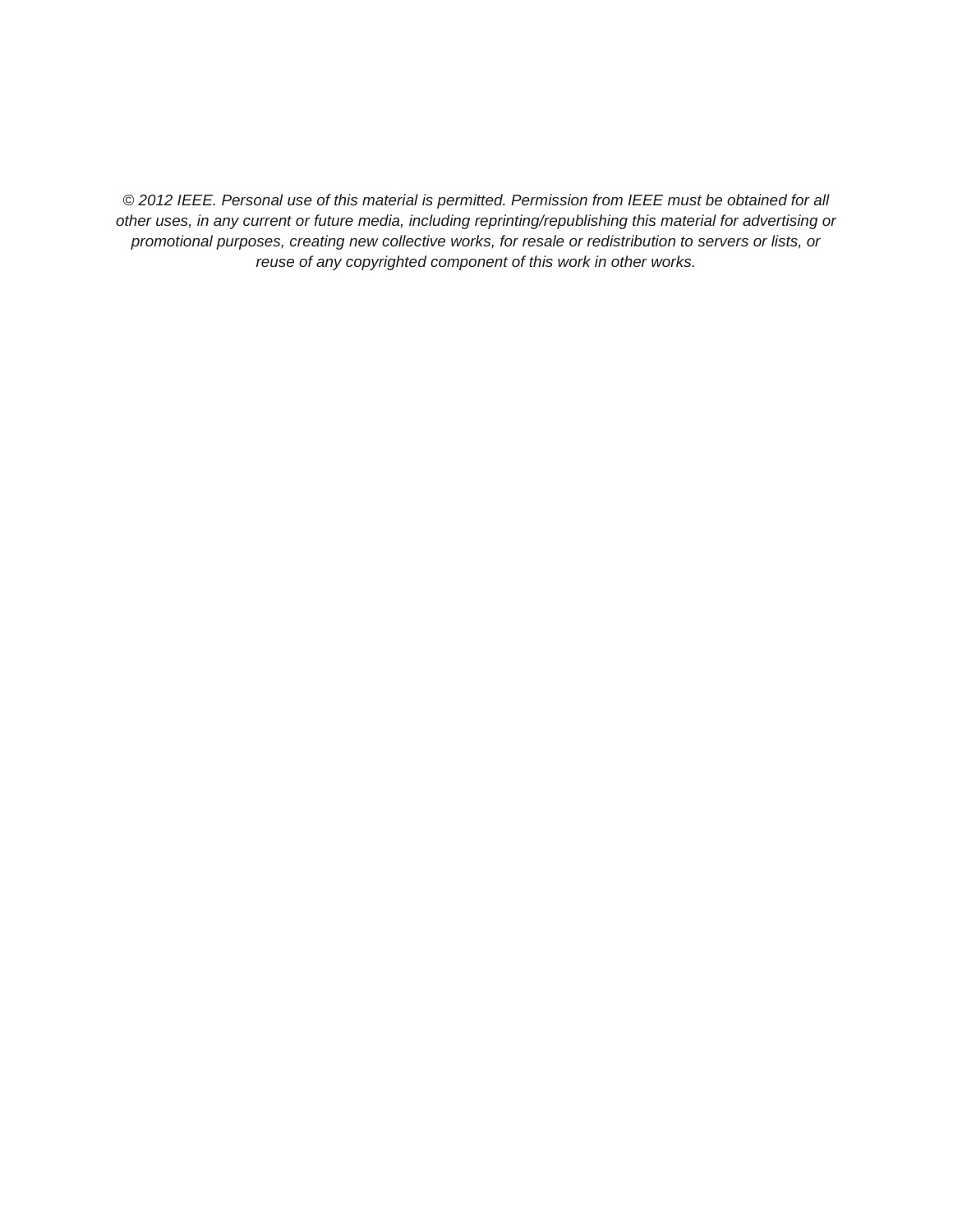# The Holomorphic Embedding Load Flow Method

Antonio Trias

*Abstract*—The Holomorphic Embedding Load Flow is a novel general-purpose method for solving the steady state equations of power systems. Based on the techniques of Complex Analysis, it has been granted two US Patents. Experience has proven it is performant and competitive with respect established iterative methods, but its main practical features are that it is non-iterative and deterministic, yielding the correct solution when it exists and, conversely, unequivocally signaling voltage collapse when it does not. This paper reviews the embedded load flow method and highlights the technological breakthroughs that it enables: reliable real-time applications based on unsupervised exploratory load flows, such as Contingency Analysis, OPF, Limit-Violations solvers, and Restoration plan builders. We also report on the experience with the method in the implementation of several real-time EMS products now operating at large utilities.

*Index Terms*—Load flow analysis, power system modeling, power system simulation, power engineering computing, energy management, decision support systems, power system restoration.

## I. INTRODUCTION

**M** OST known load flow methods, particularly those used<br>in software for large real-world networks, are based on<br>expansion intervals iterations (for a monotone general-purpose numerical iterative techniques (for a recent review, see [1]). The earliest methods were based on Gauss-Seidel (GS) iteration [2], which has slow convergence rates but very small memory requirements. GS may still be used when the other methods fail to converge starting from the flat profile, but methods based on Newton-Raphson (NR) [3] are judged to be better in general, because of their quadratic convergence properties. However, even after applying sparse linear algebra techniques for efficiency [4], the full NR method is computationally too expensive due to the reevaluation of the Jacobian matrix and the corresponding factorizations that need to be done at each iteration. Several techniques exploit the weak coupling between active power and voltage magnitude on the one hand, and reactive power and phase angles on the other, in order to derive more efficient schemes [5], [6] where the Jacobian matrix only needs to be factorized once. Of all the various decoupled methods based on NR, the so-called Fast Decoupled Load Flow (FDLF) formulation of Stott and Alsac [7] has become the most successful and it is almost a de-facto standard in the industry, either in its original form or in one of its variants [8].

To a greater or lesser degree, all these iterative methods suffer from the same convergence pitfalls: on the one hand, there is no guarantee that the iteration will always converge, as this depends on the choice of the initial point; on the other, since the system has multiple solutions, it is not always possible to control to which solution it will converge. As it is

well-known the load flow equations have multiple solutions, and only one of them corresponds to the real operative state of the electrical system. Unless one provides a starting point sufficiently close to the correct solution, iterative schemes may not just fail to converge, but converge to a spurious solution.

Although these problems are well known, there is a certain lack of awareness among practitioners. The reasons are clear: under normal operating conditions, convergence problems do not appear often, and even the flat profile provides a good initial seed. Some heuristics have been devised to come up with better starting seeds [9], [10], which helps to minimize non-convergence cases, and efforts have been made to understand and characterize the regions of convergence [11]. In any case, non-convergence is mostly a problem in real-time, where there is no time to manually tune the seed until convergence is reached, or, more critically, to review the solution in detail to check for possible spurious convergence at a few buses. In the author's opinion, it is not sufficiently recognized how these reliability problems have hindered the development of real-time applications for the operators of power transmission and distribution networks. Intelligent real-time applications have a tremendous potential in power systems because, in contrast to other infrastructures under human control, there is an underlying physical model that is for the most part completely descriptive and accurate. However, real-time usage requires that the physical model be solved in a fully 100% deterministic and reliable way. The Holomorphic Embedding load flow method is posed to fill in this important gap.

The rest of the paper is organized as follows. Section II describes the problems of convergence of iterative methods and discusses the contexts in which such problems become relevant. Section III exposes the Holomorphic Embedding Load Flow Method (HELM), from the concepts of complex embedding to the practical mechanics of the method. Section IV exemplifies the method step by step, on the twobus model. Finally, Section V briefly reports on the realworld experience in the development of intelligent real-time applications that benefit from the full reliability of the method.

## II. THE PROBLEM OF CONVERGENCE IN ITERATIVE METHODS

Numerical iterative methods are widely used in numerical analysis for the solution of nonlinear equations. But contrary to linear systems, where convergence is ensured and unique, nonlinear systems exhibit a wide array of potential problems. Convergence is only ensured when the initial seed is an estimate "sufficiently close" to the actual solution (so that the conditions for the Banach fixed-point theorem are satisfied), but there are no practical criteria for quantifying how close this needs to be in general. Then systems having multiple

A. Trias is with Aplicaciones en Informatica Avanzada SA, Sant Cugat del Vallès, Spain. e-mail: triast@aia.es

Manuscript received November 30, 2011. Reviewed February 8, 2012.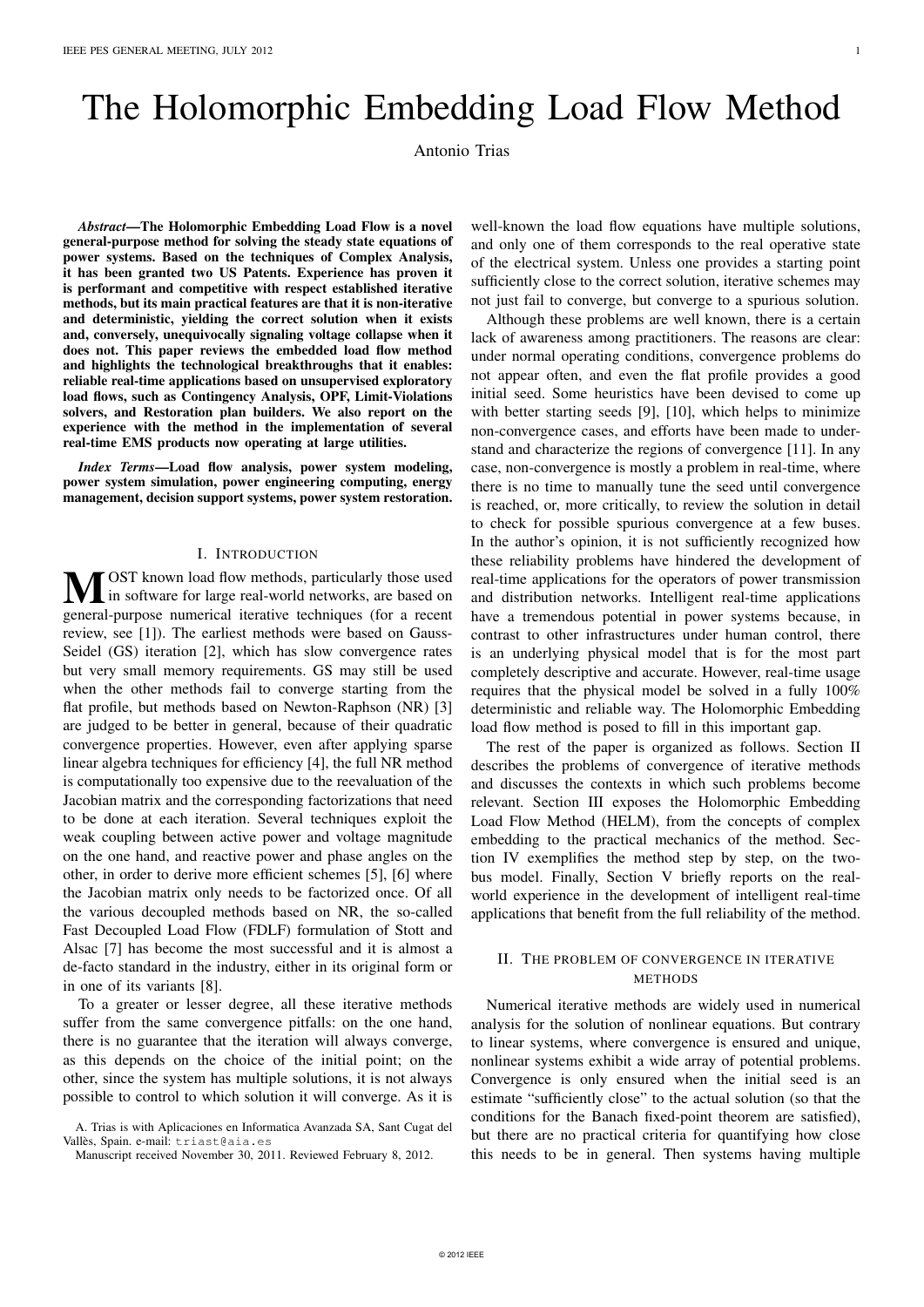

Fig. 1. Fractal basins of attraction for the two-bus load flow problem, under the FDLF method. Initial seeds that lead to the correct solution are shown in green; to the spurious solution in red; and non-convergence in black.

solutions pose additional problems, since the iterations may converge to a non-desired solution. When different solutions get too close to each other, there are no general methods to deterministically select the desired one, unless one can exploit particular symmetries in the system.

Moreover, for systems in complex variables (as it is the case of the load flow problem) the boundaries between the basins of attraction under the iterative scheme are typically fractal. As two or more solutions get closer, their respective basins become more and more intertwined, so that, eventually, the neighborhood of any given solution becomes peppered by points attracted to different ones. In the case of the Newton-Raphson method, this phenomenon has been studied extensively and has been given the name of *Newton fractals* [12]. It is a straightforward exercise to verify that Newton fractals are indeed present in the load flow problem, using either the full NR or the FDLF method, as several authors have shown [13], [14]. Figure 1 shows an example using the two-bus model, where the results can be contrasted against the two exact solutions. The figure, which represents the complex plane for the voltage variable  $V$ , is obtained simply by coloring each point according to where the iteration leads to. Typically, one would assign different colors for at least these three possible outcomes: the correct load flow solution, the spurious low-voltage solution, and no-convergence. One could also use colors for convergence to non-solutions (more rare, but it also happens), and for other numerical artifacts such as the convergence of phase angles on high multiples of  $2\pi$ . The author provides more examples on the web site [15].

For the load flow problem the consequence is that, for arbitrary electrical scenarios, it is hopelessly difficult to devise any *a priori* mechanism to select a good seed for the iterative method. Some efforts have been devoted to improve the seed [9], [10], but they cannot guarantee success. The problem becomes progressively more evident as the network load increases: when one bus approaches its maximum loadability point (voltage collapse), a spurious solution gets closer to the real one, in what may be understood as a saddle-node bifurcation scenario [16], [17]. Under these stressed conditions it becomes increasingly difficult for iterative methods to ensure convergence to the correct solution, or any convergence at all.

There is a class of methods, commonly referred to as the Continuation Load Flow [18], which try to circumvent this

problem. These use the numerical techniques of homotopic continuation, or "path-following" [19], which allow to faithfully track a known solution around the bifurcation point. The problem is that, in real-time EMS applications, one commonly needs to calculate load flow solutions for hypothetical *what-if* scenarios that are not smoothly connected to any previously known one. This happens for instance in many contingency studies, and most notably in any application that explores the state space by simulating SCADA actions. Therefore using a continuation load flow for real-time applications is fundamentally unfeasible, let alone slow.

## III. THE HOLOMORPHIC EMBEDDED LOAD FLOW **METHOD**

As evidenced in the previous section there is a need for a direct, fully reliable load flow method. One theoretical possibility is solving the equations exactly in closed form, using polynomial elimination techniques (resultants and Groebner Basis) with the help of computer algebra packages [20], [21]. This has very strong limitations, since the memory and computational costs make it impossible to get past 5 or 6 buses. A more interesting approach from the practical point of view is the so-called Series Load Flow [22], [23], based on an earlier idea by Sauer [24]. This method uses the Taylor expansion of the voltage variables as functions of all the specified parameters of the problem (power injections, voltage magnitudes), calculated on a point in which the solution is known. Summation of the Taylor series then allows to extend the solution to other scenarios, in a process that is limited by the radius of convergence of the series.

Although it was developed completely independently, the Holomorphic Embedding method presented in this paper is somewhat related to these ideas, but with one key difference: the Series Load Flow uses real variables and therefore cannot guarantee convergence of the Taylor series in general, for arbitrary ranges. By contrast the Holomorphic Embedding Load Flow method described in this paper is based on Complex Analysis. This seemingly minor technicality makes an enormous difference, and not just in terms of gaining new theoretical insights. It is only by working in the complex field and using the wonderful properties of holomorphic functions, that the method achieves its desired properties. In short, the Holomorphic Embedding Load Flow provides a procedure to compute, with mathematically proven guarantees of success, the right solution to the desired accuracy (within the constraints of the computer arithmetic accuracy); and otherwise signals unambiguously if the system has no solution (voltage collapse).

## *A. Holomorphic Embedding*

In the following, the main steps of the Holomorphic Embedding method are reviewed. The method is based on the concept of embedding as general problem-solving program: the original problem is first submerged (embedded) in a larger problem, in which the solution is easy to find under some reference conditions. Then one expects to be able to use such reference solution away from those conditions, the goal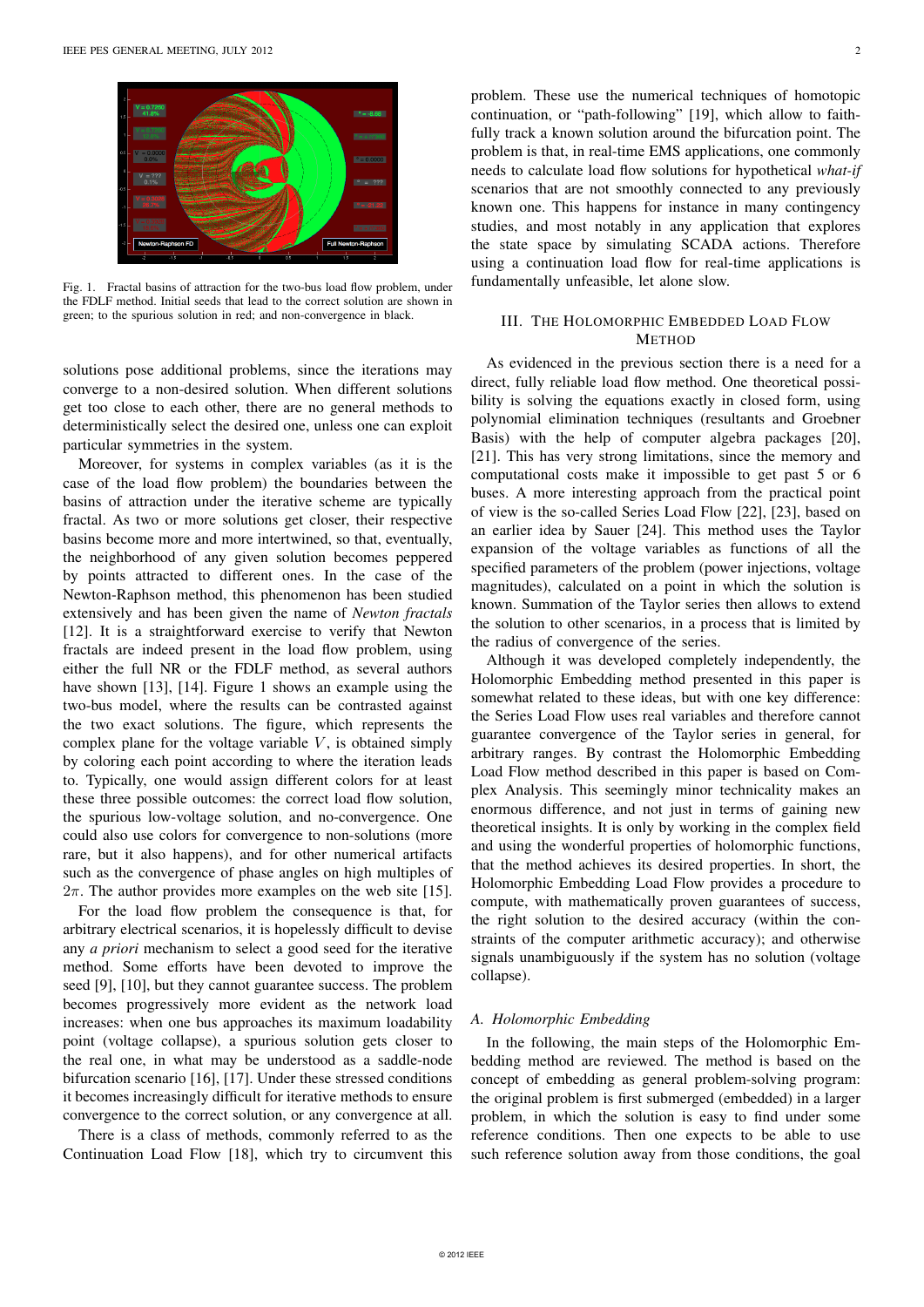being to compute the solution to the original problem. In this case the method proposes embedding the original algebraic equations in a holomorphic functional extension of them, which allows us to exploit the nice properties endowed by complex analyticity.

For the sake of clarity, the method will be exposed in the case where all buses are of type PQ. The treatment of PV nodes and other types of controls is touched upon in Section V-A. Consider then the following general form for a load flow problem:

$$
\sum_{k} Y_{ik} V_{k} = I_{i}^{\text{load}} + \frac{S_{i}^{*}}{V_{i}^{*}}
$$
 (1)

where  $Y_{ik}$  is the generalized admittance containing branch admittances, bus shunt admittances, and any constant-impedance injections. Symmetry in  $Y_{ik}$  is not required, so phase shifting transformers are allowed. The right hand side is left with the constant-injection and constant-power components of a general ZIP load model. The proposed embedding consists in introducing a complex parameter  $s$  into (1) so that the voltages become functions of this new complex variable. As it will be shown, it is essential to the method to work in the complex field. The embedding can be done in various ways, but the method explicitly proposes the following form:

$$
\sum_{k} Y_{ik} V_{k}(s) = sI_{i}^{\text{load}} + \frac{sS_{i}^{*}}{V_{i}^{*}(s^{*})}
$$
(2)

This particular embedding satisfies the first requirement of the method: at  $s = 0$  all injection terms vanish and the system is trivially solvable by linear algebra. It represents the system under no load or generation, just swing-bus sources propagating voltage everywhere (and in the absence of shunts, the solution is exactly  $|V_i| = 1, \theta_i = 0$  everywhere). As it will be shown below, this reference point used by the method can be unambiguously defined.

Secondly, it is required for the embedding to be holomorphic, that is, it should define the voltages  $V_i$  to be holomorphic functions in the embedding parameter s. This is done in order to benefit from all the power of complex analysis, in particular the process of analytical continuation that will allow to obtain the objective state from the reference one. It should be strongly remarked that the denominator on the right hand side of (2) has the form  $V^*(s^*)$ , and not  $V^*(s)$ . It can be shown that, because complex conjugation does not leave the Cauchy-Riemann equations invariant, this is the only choice that allows  $V(s)$  to have a chance of being holomorphic. It is then useful to define  $\overline{V}(s) \equiv V^*(s^*)$ , so that the embedded system becomes:

$$
\sum_k Y_{ik} V_k(s) = sI^{\text{load}}_i + \frac{sS^*_i}{\overline{V}_i(s)}
$$

However this change of notation does not hide the fact that is cumbersome to proceed with the analysis of the embedded equations by requiring  $\overline{V}_i(s) = V_i^*(s^*)$  throughout the treatment. In order to escape this difficulty, the embedding method proposes to study the following system of algebraic equations:

$$
\sum_{k} Y_{ik} V_{k}(s) = sI_{i}^{\text{load}} + \frac{sS_{i}^{*}}{\overline{V}_{i}(s)}
$$

$$
\sum_{k} Y_{ik}^{*} \overline{V}_{k}(s) = sI_{i}^{* \text{load}} + \frac{sS_{i}}{V_{i}(s)}
$$
(3)

where  $V_i(s)$ ,  $\overline{V}_i(s)$  are now independent complex functions representing the two degrees of freedom of the voltages. Note that when

$$
\overline{V}_i(s) = V_i^*(s^*)
$$
\n(4)

these equations are just complex conjugates of each other, as expected. However, it should be emphasized that the converse is not true: the condition (4) is not implied by the algebraic system (3), and in fact there may exist solutions which do not satisfy the condition and therefore are not physical solutions to the original load flow (1). Therefore the embedding method consists in solving the algebraic system (3) *and* requiring the additional condition (4), which will be referred to as the reflection condition.

From here on, the following terminology is adopted:

- solutions to the algebraic embedded system which do not satisfy (4) will be referred to as *ghost solutions*. They are simply not a solution of the load flow equations.
- solutions that do satisfy the reflection condition will be referred to as *physical solutions*. As it will be seen below, these can be either "normal" (corresponding to correct operating conditions, of which there may be only one), or "anomalous" (corresponding to unstable operating conditions, of which there may be several, in general). Since anomalous solutions originate in the physical state corresponding to low voltage magnitude (low load impedance), these will be referred to as *black solutions*, and the normal solution will be referred to as the *white solution*.

Up to this point it remains to be shown that the embedding in (3) does in fact define  $V_i(s)$  and  $\overline{V}_i(s)$  as holomorphic functions. It turns out that, since (3) are algebraic, elimination techniques based on the theory of resultants and Gröbner Basis [25] guarantee that all variables  $V_i$  can be successively eliminated in terms of the remaining ones, until a polynomial equation in  $V_1$  is obtained:

$$
\mathfrak{P}(V_1) = \sum_{n=0}^{N} p_n(s) V_1^n = 0 \tag{5}
$$

and the  $\overline{V}_1, V_2, \overline{V}_2, V_3$ , etc., are expressed explicitly as polynomials in all the previous ones in a triangular manner, which allows the obtention of all other  $V_i$  and  $\overline{V}_i$  from each solution  $V_1$ , by simple progressive back-substitution. The degree N of this polynomial is in general rather large (of order exponential in the number of variables  $V_i$  in the original system), but always finite, and the coefficients  $p_n(s)$  are polynomial in s. This is precisely the definition of an algebraic curve. Therefore all  $V_i$  and  $\overline{V}_i$  are proved to be holomorphic functions everywhere except on a finite number of points, known as the exceptional set of the algebraic curve. These exceptional points are those values of s on which the polynomial equation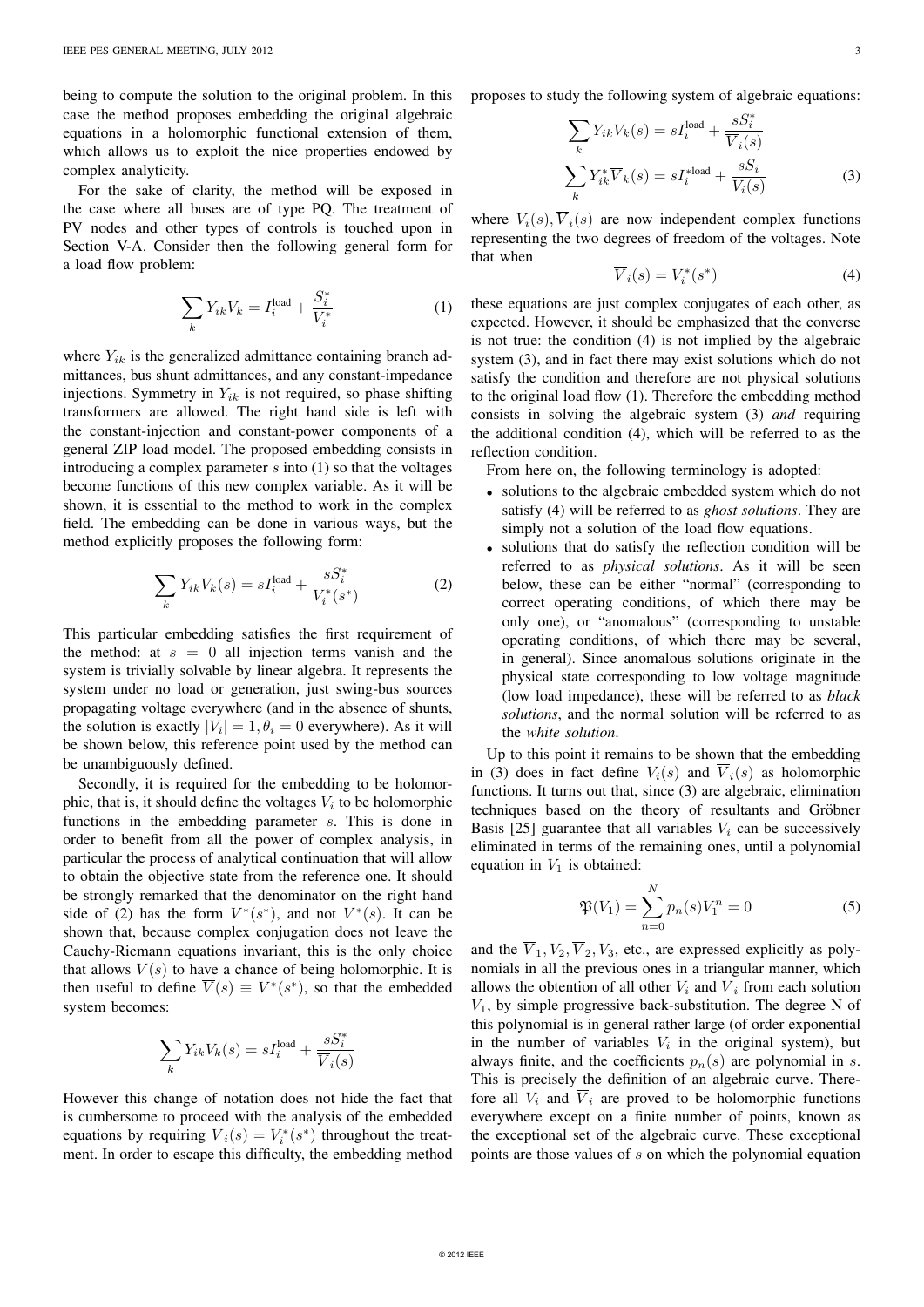for  $V_1$  exhibits a null derivative  $\frac{\partial \mathfrak{P}}{\partial V_1}$ , and will play an important role on the discussion about analytic continuation further below.

#### *B. Power series*

Obtaining and solving (5) for large networks is unfeasible in practice. Instead, one should work with the power series of the holomorphic functions, as is commonly done when calculating algebraic curves. The power series provides the so-called *germ* of the analytical function, as it allows to calculate the function well away from the convergence radius of the series, by the well-known mechanism of analytic continuation.

As seen above, the algebraic problem has multiple solutions. Indeed at  $s = 0$ , multiple solutions as can be found for (3) if one allows  $V_i(0) = 0$  and  $\overline{V}_i(0) = 0$  at one or more buses i. However, those solutions are either *ghost* (unphysical) or *black* (non-vanishing injection at  $s = 0$ , meaning a short-circuit at the bus). On the other hand, by requiring  $\overline{V}_i(0) \neq 0$  and  $\overline{V}_i(0) \neq 0$  for all buses i, all injection terms in (3) vanish at  $s = 0$  and the resulting linear system has a unique solution, dubbed the *white solution*. This is the operational solution of a power system under a no-load, no-generation scenario, where only the swing bus is providing a voltage source. The HELM method proposes that the operational solution to the load flow problem is the maximal analytical continuation of this reference solution at  $s = 0$ .

An interesting question may arise now, as to what solution is actually realized in a real power system. Is it necessarily the continuation of the white solution, as proposed by the method? To answer this question satisfactorily we need to remind ourselves that the load flow equations are just describing the *steady-state* of the physical system. To be certain about the actual state of the system we would need to integrate the differential equations of the full dynamical model, using some initial conditions. This would yield a unique steady state because there is no ambiguity in the solution of those equations. This is almost impossible to achieve in practice, but it is certain that the steady state will be analytic in the problem parameters, given some minimal assumptions of smoothness for the differential equations. In the absence of this modeling, solving the algebraic equations for the steady state actually requires to make a *proposal* as to what solution is the correct one for the physical systyem. In this sense, and invoking the smoothness of the underlying dynamical model, it seems most reasonable to propose the solution that is the analytical continuation of the white solution at the reference limit  $s = 0$ . Note however that the HELM procedure can also be applied to the calculation of black branches, and it possibly provides the best framework in which this can be done in a systematic manner.

The power series for the white solution can now be calculated as follows. Assume  $V_i(s) = \sum_{n=0}^{\infty} c_i[n] s^n$  are the power series to be calculated, and  $1/V_i(s) = \sum_{n=0}^{\infty} d_i[n]s^n$  are the corresponding power series for the functions appearing on the right hand side of (3). Making use of the reflection condition  $\overline{V}_i(s) = V_i^*(s^*)$ , the following equation is obtained where a formal power series appears on both sides:

$$
\sum_{k} Y_{ik} \sum_{n=0}^{\infty} c_k [n] s^n = s I_i^{\text{load}} + s S_i^* \sum_{n=0}^{\infty} d_i^* [n] s^n \tag{6}
$$

It is now straightforward to realize that (6) provides a way to progressively obtain the coefficients order by order, up to any desired level. The procedure is bootstrapped by making  $s = 0$  in (6), which yields the linear system:

$$
\sum_{k} Y_{ik} c_{k}[0] = 0
$$

from which the zero-th order coefficients are obtained. Taking the derivative of  $(6)$  with respect to s and again evaluating at  $s = 0$ :

$$
\sum_{k} Y_{ik} c_{k}[1] = I_{i}^{\text{load}} + S_{i}^{*} d_{i}^{*}[0] \tag{7}
$$

But the coefficients  $d_k[n]$  can be obtained from knowledge of the coefficients  $c_k[m]$  (up to  $m = n$ ) and  $d_k[m]$  (up to  $m = n-1$ ), since they are related by the convolution formulas:

$$
1 = V(s)V^{-1}(s) = \left(\sum_{n=0}^{\infty} c[n]s^n\right)\left(\sum_{n=0}^{\infty} d[n]s^n\right)
$$
  
=  $c_0d_0 + s\sum_{m=0}^{1} c[1-m]d[m] + s^2\sum_{m=0}^{2} c[2-m]d[m]$   
+  $\cdots + s^n\sum_{m=0}^{n} c[n-m]d[m] + \cdots$ 

Thus  $d_k[0] = 1/c_k[0]$  and the system (7) is readily solved to obtain the coefficients  $c_k[1]$ . The same procedure can now be repeated order after order:

$$
\sum_{k} Y_{ik} c_{k}[n] = S_{i}^{*} d_{i}^{*}[n-1]
$$
\n(8)

and by the convolution formulas:

$$
d_i[n] = -\frac{\sum_{m=0}^{n-1} c_i[n-m]d_i[m]}{c_i[0]}
$$
(9)

so that at every step a linear system is solved. Therefore the power series can be computed by a univocal and well-defined procedure which essentially consists in solving linear systems. In terms of computational work, it should be remarked that the matrix remains constant, and therefore its factorization only needs to be done once. Efficient implementations of the method should of course make use of modern sparse linear algebra routines [26], which include reordering algorithms for the minimization of the fill-up in the matrix factors. Section III-E analyzes the performance characteristics in further detail.

## *C. Analytic continuation*

Since the procedure shown above can be carried out to arbitrary orders, a natural question arises as to how many orders it is needed to calculate, in order to obtain the final solution at the objective state  $s = 1$ . It should be first noted that the solution will not in general be obtained by direct summation of the power series at  $s = 1$ , as the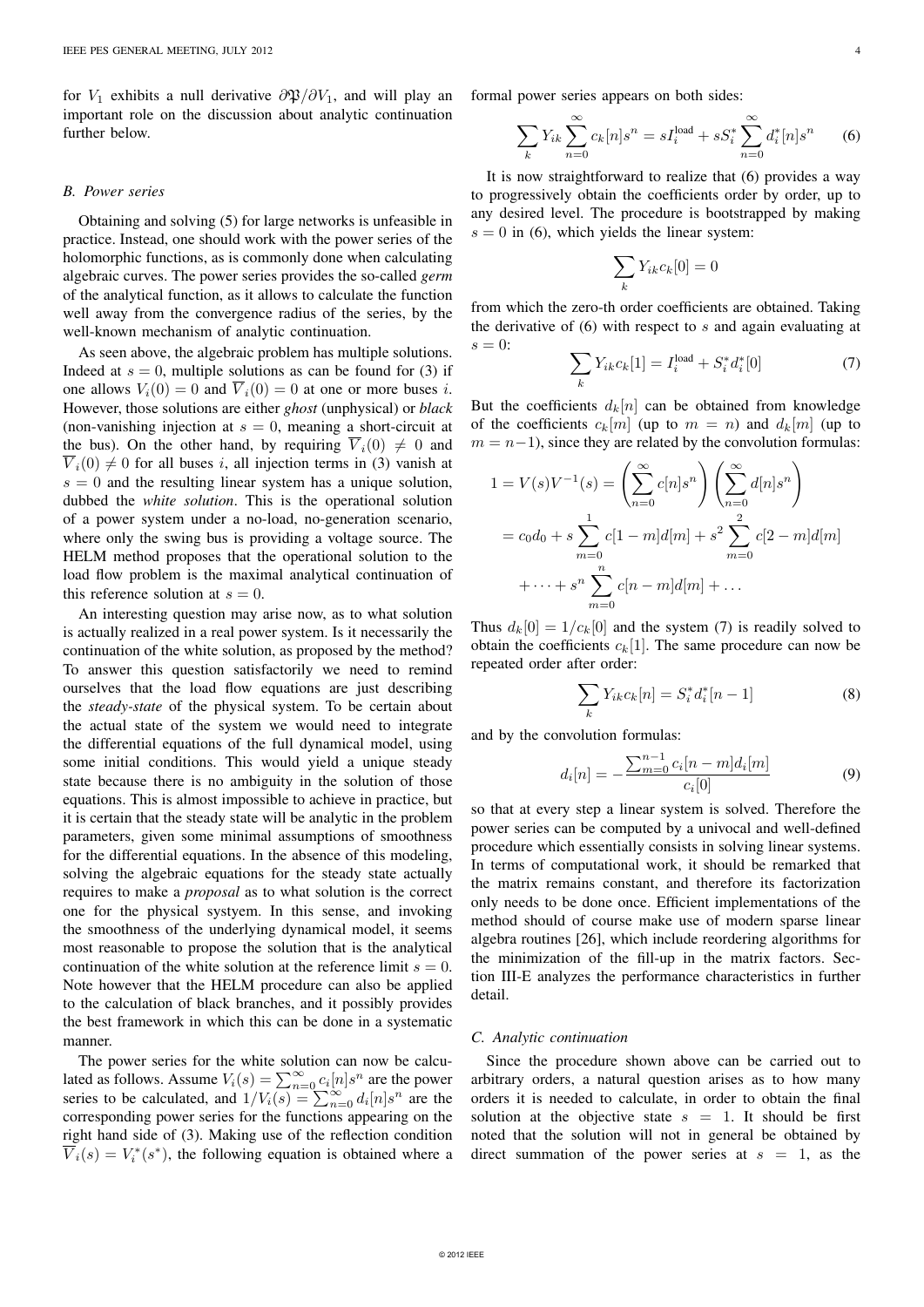radius of convergence is typically much smaller than 1. The powerful procedure of analytic continuation is used instead [27]. In passing, it should be stressed that the process of analytic continuation does not have anything in common with the concepts of numerical continuation (homotopy methods [19]) used in continuation load flow methods. In practice the analytical continuation is carried out by means of rational approximants, among which Pade approximation is the method ´ of choice for reasons to be revealed shortly. As to the question of the number of terms needed in the power series in order to attain a given level of precision, practice has shown that typically anywhere from 10 to 40 terms suffice to reach 5-digit precision in large networks, and about 60 terms will exhaust the limits of the computer arithmetic in double precision.

The mechanics of the method have now been completely described, but another important issue needs to be addressed: is the analytical continuation procedure "complete"? That is, does it always reach the solution when it exists? Conversely, will the procedure unambiguously signal non-existence when the solution does not exist?. To answer these questions it is needed to invoke some powerful results from Complex Analysis.

As it is well-known from the theory of Algebraic Curves, all solutions  $V_i(s)$  and  $\overline{V}_i(s)$  are holomorphic functions that can be analytically continued along any path in s, as long as this path does not contain points of the exceptional set of the curve. This result can be alternatively stated by saying that Algebraic Curves are analytical functions whose only singularities are branch points, since the exceptional points of the curve (the points in  $s$  where the zeros of  $(5)$  have multiplicity greater than one, or equivalently, the points on the curve where  $\frac{\partial \mathfrak{P}}{\partial V_1} = 0$  are in fact branch points. These are the points where two or more branches of the curve  $V_1(s)$ coalesce. The algebraic curve as a whole (all its branches) is a *complete global* analytic function [28], which means that there exist paths of analytic continuation connecting any points between any branches. In other words, knowledge of the power series at any (non-exceptional) point can be exploited to calculate the solution anywhere else, on any branch, by means of a suitable path of analytic continuation. However, note that analytical continuation paths enclosing branch points yield the curve on a branch different from the starting one. This is the subject of Monodromy Theory and is a foundational part of the theory of Riemann surfaces, which is the natural setting in which to study multivalued complex functions (and in particular, algebraic curves). For the purposes of the load flow method, the aim is to perform analytic continuation of the reference solution at  $s = 0$  along paths that ensure singlevaluedness, in other words, remaining always within the white branch. This is accomplished by the well-known procedure of selecting branch cuts on the complex plane. Branch cuts consist of lines connecting all branch points in such a way that no analytic continuation paths can encircle isolated branch points, in which case Monodromy Theory ensures that any chosen path for analytical continuation is single-valued.

However, since the specific geometry of cuts is arbitrary, some criteria need to be defined in order to choose them. At this point, two key results are invoked:

- 1) Stahl's extremal domain theorem [29]–[31]: this result asserts that for any analytic function there exists a unique set of cuts with the property of having minimal logarithmic capacity [32], and such that the function has single-valued analytic continuation in the domain consisting of the complex plane excluding the cuts (i.e., the maximal domain). This provides a natural criteria for the choice of cuts, and ensures that such choice exists and is unique.
- 2) Stahl's Pade convergence theorem [33], [34]: for any ´ analytic function whose singularities are finite (in fact, it suffices for the set of singularities to have zero logarithmic capacity), any close-to-diagonal sequence of Padé approximants converge in capacity to said function in the extremal domain. The poles of the diagonal and paradiagonal Pade approximants accumulate on the set ´ of cuts with minimal logarithmic capacity.

Padé approximants [31] are rational approximants to power series, and they have been used extensively as a technique for analytic continuation because their convergence has been known to be much better than that of power series. In particular, the diagonal and paradiagonal Pade approximants ´ coincide with the continued fraction approximation to the power series, which are also known to have good convergence properties in general. Stahl's results, after the seminal works of Nuttall [35], reveal that Pade approximants are really a means ´ for maximal analytic continuation. Therefore these two results confer the method very strong additional guarantees: if the Padé approximants converge at  $s = 1$ , the result is guaranteed to be the analytic continuation of the white branch at  $s = 1$ ; conversely, if the Padé approximants do not converge at  $s = 1$ (i.e. the point  $s = 1$  lies on the set of cuts with minimal logarithmic capacity) then it is guaranteed that there is no solution (that is, the system is beyond voltage collapse).

#### *D. The method in brief*

To recapitulate, the Holomorphic Embedding Load Flow boils down to these steps:

- 1) Choose a suitable complex embedding by means of a complex parameter s. The embedding needs to be holomorphic (uses  $V^*(s^*)$ , not  $V^*(s)$ ). At  $s = 0$ , this embedding should be such that the system becomes linear and trivially simple to solve (the no-load, nogeneration case). This unambiguously selects the reference solution at  $s = 0$ .
- 2) Calculate the power series of  $V(s)$  corresponding to the reference solution, by means of a sequence of linear systems that yield the coefficients progressively, order after order. The matrix in those systems remains always constant, so it needs to be factorized just once; and the right hand sides can always be calculated from the results of the previous system.
- 3) Compute the solution at  $s = 1$  as the analytical continuation of the power series obtained in step 2, by using Pade´ Approximants. These are guaranteed to yield maximal analytical continuation, therefore the solution is obtained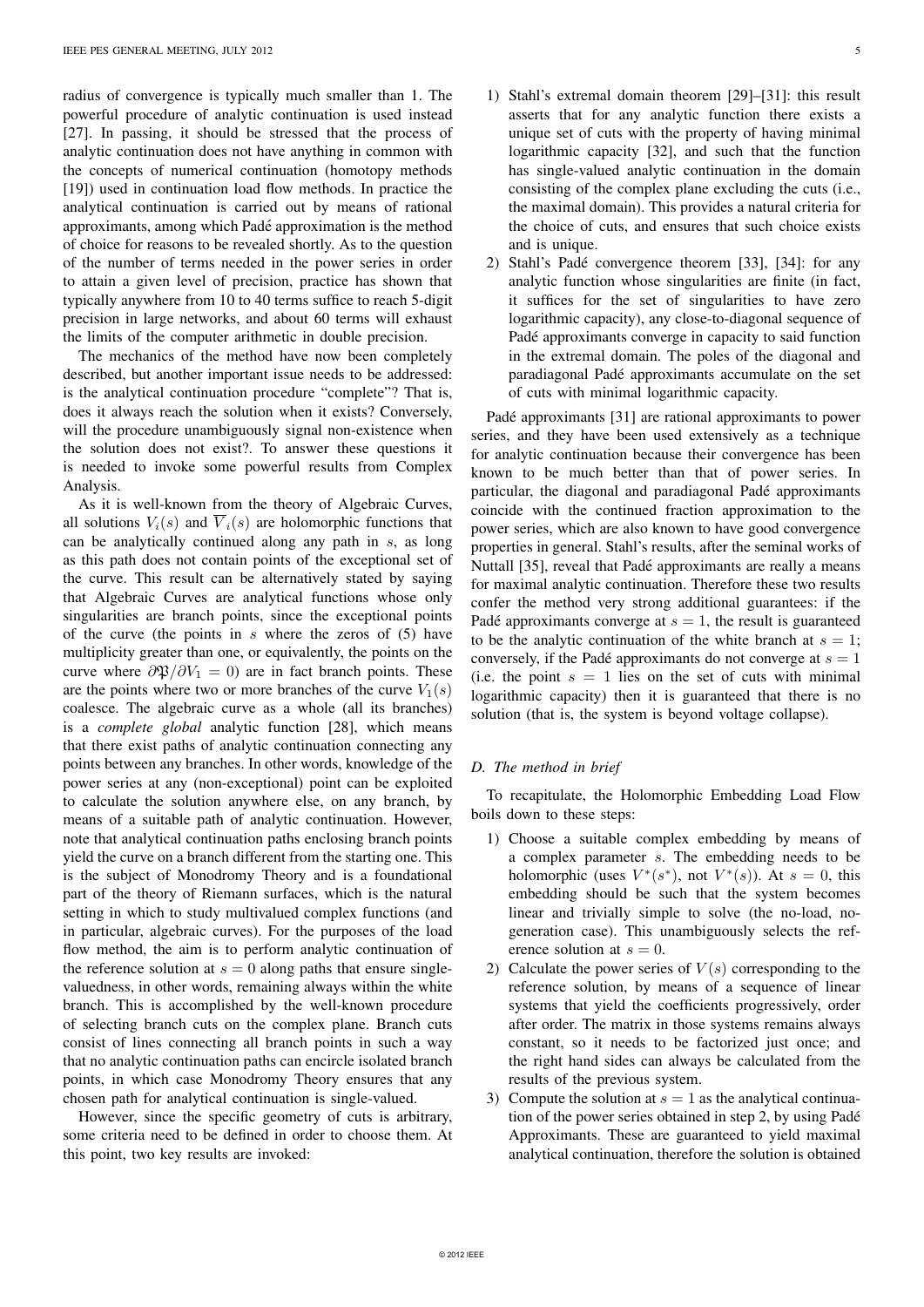when it exists, or a divergence is obtained when it does not exist.

Steps 2 and 3 are typically performed in an interleaved fashion, that is, after a new coefficient of the series is obtained, a new Pade approximant can be computed. The procedure stops ´ when the desired accuracy is obtained, or when oscillation or divergence is detected. Section IV below will illustrate the whole procedure step by step.

## *E. Performance*

The performance characteristics of the method are fairly easy to analyze in the asymptotic limit, when the size  $N$  of the network is large. Most of the work consists in factorizing a matrix system (8), and using the result to repeatedly solve different right-hand sides. Modern direct sparse solvers [26] are able to factorize a matrix  $A$  into its  $LDL<sup>T</sup>$  Cholesky decomposition with a cost of  $O(|L|)$ , that is, linear in the number of non-zero entries obtained in the factorized matrix L. Therefore it is of utmost importance to use a fill-reducing reordering of the matrix. Solving each system adds  $O(N)$ operations due to forward and back substitution. Computing the right hand sides of each linear system involves computing a simple convolution formula, reaching at most the order of the coefficient we are solving in the series. Since in practice there is a maximum of about 60 coefficients to solve before one encounters the limits of double-precision accuracy, the cost of calculation of these convolution formulas can considered to be fixed for each bus and thus contributes another  $O(N)$ . The same can be said about the computation of Padé Approximants. The cost of computing approximants increases approximately as the square of the number of coefficients being used, but since this number tops off at about a maximum of 60, the costs are still  $O(N)$  asymptotically. Moreover, both the computation of the right-hand sides and the Padé approximants can be trivially parallellized. Therefore for large enough networks the costs are dominated by the factorization of the impedance matrix. These costs are then similar to the FDNR method, since the matrix factorization is only performed once.

To give some practical figures, in a real-world large transmission network of about 3,000 electrical nodes the HELM algorithm solves a load flow in about 10 to 20 ms, running on Intel Xeon 5500 CPUs, for a required precision of about 5 significant digits. The maximum orders for the Pade ap- ´ proximants are typically about 20, going up to a maximum of about 60 in scenarios where the network approaches voltage collapse.

### IV. A WORKED EXAMPLE: THE TWO-BUS SYSTEM

The two-bus model offers an excelent playground to exemplify the HELM method and test the results against the exact known solution. Using the same sign convention as in (1), the equation for the system is:

$$
\frac{V - V_0}{Z} = \frac{S^*}{V^*}
$$
\n<sup>(10)</sup>

where  $V_0$  represents the swing. In this case the linear algebra will be trivial since the system is one-dimensional. It is convenient to introduce adimensional variables by making  $U \equiv \frac{V}{V_0}$  and  $\sigma \equiv \frac{Z S^*}{|V_0|^2}$ , so that the equation becomes

$$
U = 1 + \frac{\sigma}{U^*} \tag{11}
$$

which exhibits the essential algebraic structure of the load flow problem in its purest form. The exact solution is readily obtained by simple algebra manipulations:

$$
U = \frac{1}{2} \pm \sqrt{\frac{1}{4} + \sigma_R - \sigma_I^2} + j\sigma_I
$$
 (12)

subject to the condition  $\Delta \equiv \frac{1}{4} + \sigma_R - \sigma_I^2 \ge 0$ , where  $\sigma_R$ ,  $\sigma_I$ are the real and imaginary parts of  $\sigma$ , respectively.

As summarized in Section III-D above, the HELM algorithm proceeds as follows. First, a suitable holomorphic embedding is proposed:

$$
U(s) = 1 + \frac{s\sigma}{U^*(s^*)}
$$
 (13)

The second step consists in solving for the coefficients of the power series  $U(s) = \sum c_n s^n$ . For this we need the coefficients of the function  $1/U(s) = \sum d_n s^n$ . The system can be solved order after order, yielding the solution:

$$
c_0 = 1
$$
  

$$
c_{n+1} = \sigma d_n^* \qquad (n = 0, \dots, \infty)
$$
 (14)

where the coefficients  $d_n$  can always be obtained from those previously calculated, through the simple convolution formula  $d_n = -\sum_{k=0}^{n-1} c_{n-k} d_k$ . Here is the result for the first coefficients up to  $n = 4$ :

$$
c_1 = \sigma \t c_3 = \sigma^2 \sigma^* + \sigma \sigma^{*2}
$$
  
\n
$$
c_2 = -\sigma \sigma^* \t c_4 = -\sigma^3 \sigma^* - 3\sigma^2 \sigma^{*2} - \sigma \sigma^{*3}
$$

The third step consists in the construction of the Padé Approximants using the power series coefficients. This is a standard procedure for which several efficient methods are available, such as Wynn's  $\epsilon$  algorithm or the QD algorithm [31]. In this case it is instructive to use the general method, which involves solving a linear systems but provides the coefficients of the Padé approximants, instead of just its value at  $s = 1$ . Usually it is the diagonal and near-diagonal sequences of Pade´ approximants that give the best precision. Using the traditional  $[L/M]$  notation, the first n coefficients of the series allow us to obtain approximants up to  $L + M = n$ :

$$
[1/1] = \frac{1 + (\sigma + \sigma^*)s}{1 + \sigma^*s}
$$
  
\n
$$
[2/1] = \frac{1 + (2\sigma + \sigma^*)s + \sigma^2 s^2}{1 + (\sigma + \sigma^*)s}
$$
  
\n
$$
[2/2] = \frac{1 + (2\sigma + 2\sigma^*)s + (\sigma^2 + \sigma\sigma^* + \sigma^{*2})s^2}{1 + (\sigma + 2\sigma^*)s + \sigma^{*2}s^2}
$$

It is now straightforward to evaluate these and compare them against the exact solution. Table I shows the precision obtained with some numerically computed Padé approximants, for three example scenarios. The third column corresponds to a case on the verge of collapse ( $|V| = 0.58$ ).

It is worthwhile mentioning that the two-bus model explicitly exposes further insights into the problem. Looking at (13)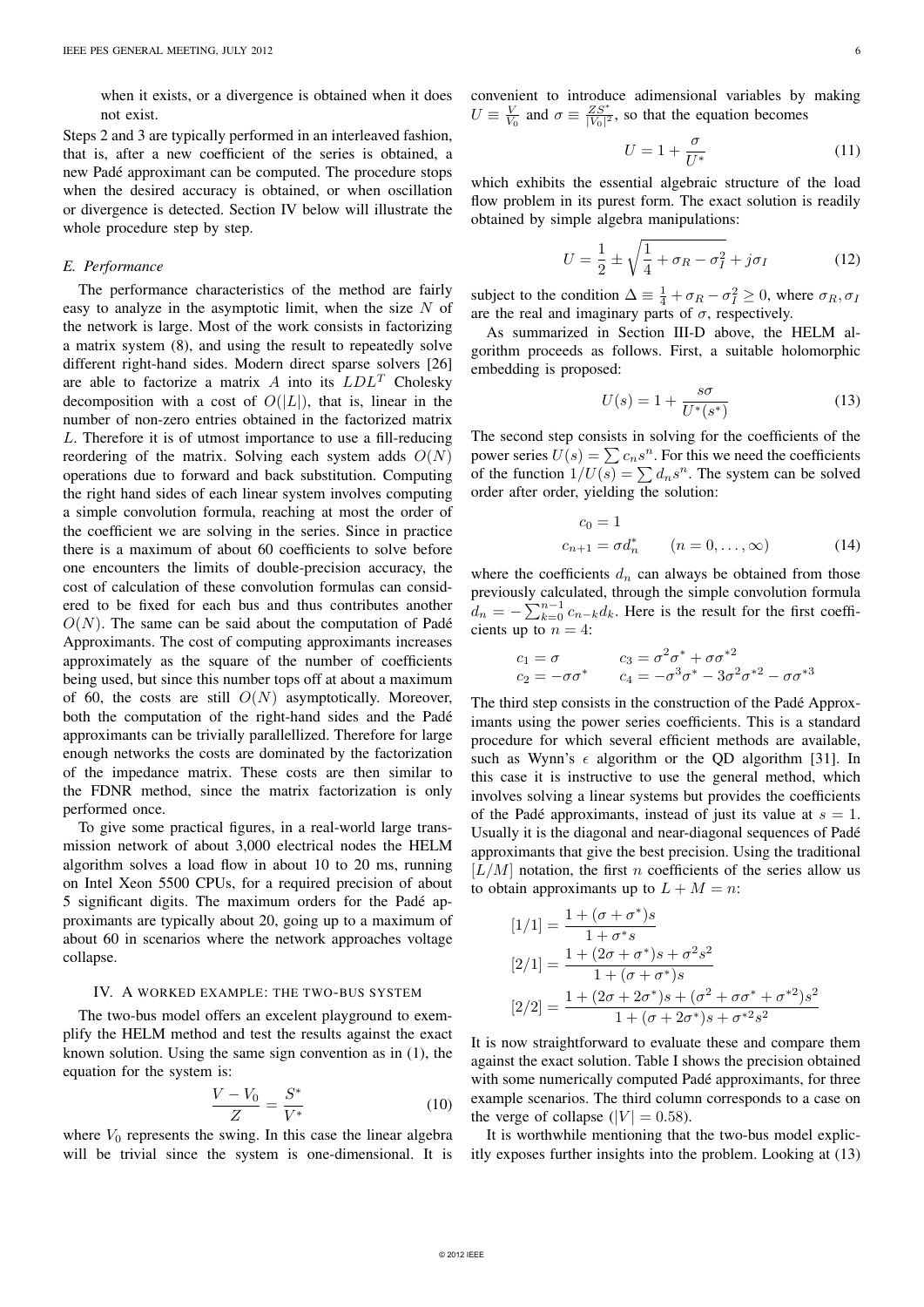TABLE I EXAMPLES OF RELATIVE PRECISION OF PADE´ APPROXIMANTS VS. ORDER

| Padé order | $\sigma = -0.07 - j0.08$<br>$( V  = 0.92)$ | $-0.14 - i0.15$<br>$( V  = 0.81)$ | $-0.2 - i0.22$<br>$( V  = 0.58)$ |
|------------|--------------------------------------------|-----------------------------------|----------------------------------|
| [2/2]      | 1.795e-03                                  | $2.30e-02$                        | 2.74e-01                         |
| [5/5]      | $7.02e-09$                                 | $2.10e-0.5$                       | 5.85e-02                         |
| [10/10]    | 0                                          | 1.89e-10                          | 1.16e-02                         |
| [15/15]    | $\theta$                                   | 1.55e-15                          | 2.86e-03                         |
| [20/20]    | $\theta$                                   | 0                                 | 7.38e-04                         |
|            |                                            |                                   |                                  |

and its complex comjugate, it is realized that the equations are telling us explicitely what the solution is, in *continued fraction* form. Just subsitute the denominators iteratively:

$$
U(s) = 1 + \frac{\sigma s}{1 + \frac{\sigma^* s}{1 + \frac{\sigma s}{1 + \frac{\sigma^* s}{1 + \dots}}}}
$$
(15)

This is another representation of the function, but continued fractions have in general a much larger convergence radius and faster convergence compared to power series. In fact, it is well known that the convergents (i.e. truncations) of this continued fraction coincide with the diagonal and paradiagonal Padé approximants [31]. This may be verified against the approximants computed above in (15).

The general N-bus case does not easily lend itself into the elegant continued fraction approach, since there are linear systems involved. However, given the equivalence between Padé approximants and continued fractions, the analysis of the two-bus model is quite relevant, as the essential algebraic structure of the problem is already there.

#### V. FINAL REMARKS

### *A. Controls*

Thus far only the pure PQ case has been considered. Real power systems have all sorts of automated controls imposing additional constraints on the solution of (1), the most pervasive being the PV controls for generator buses. These and other controls such as transformer ULTCs, FACTS, o HVDC links are easily accommodated under the HELM methodology. The explicit procedure for each type of constraint, although straightforward, is lengthy and will be the subject of a follow on paper [36]. Here it is pointed out that the only requirement is that the constraints can be expressed as algebraic equalities, which is true in all the aforementioned cases. Since no approximations are needed, the solutions benefit from all the mathematical guarantees that have been shown in this paper. This is in contrast to iterative methods, where controls are introduced as adjustments at each iteration. Such adjustments do not lend themselves to rigorous analysis and their effects on the solutions have to be studied empirically [37], [38].

## *B. Significance of HELM*

Arguably the single most important impact of the HELM algorithm is the enabling of reliable, real-time, intelligent applications. The HELM method was actually born out of the need for a fully reliable load flow in the context of some AI-based applications that depend critically on the ability to perform exploratory load flow studies, with absolutely no margin for failure. The most prominent examples are two decision-support tools, a *Limits Violation Solver* and a *Restoration Plan Builder*. These tools are fully model-based thanks to a technique well-known in the AI community: guided exploration in the state-space of the electrical system, using the A<sup>∗</sup> algorithm. The state-space consists of all possible electrical (steady) states that the network can achieve, and the available SCADA actions provide transitions between them. The algorithm needs sophisticated heuristics to guide the search efficiently, but the load flow method needs to be 100% reliable, as it is used at each and every step of the exploration. Our experience has shown that these kind of tools would be impossible to build on top of iterative load flow methods. Of course, other real-time tools such as Contingency Analysis or PV/QV Curves also benefit from increased reliability.

Another promising yet untapped potential of the method lies in the new insights it brings into the analysis of the load flow problem. The treatment in terms algebraic curves could prove quite powerful. For instance, it provides a coherent framework for the characterization and computation of all the multiple solutions to the original problem (white, black, ghost solutions). Given the vast amounts of results in the field of algebraic curves in Complex Analysis, it is reasonable to think that this is just scratching the surface of what is potentially possible. The theory of approximants (rational or other) is another source for insights and practical results. As it has been shown, the zeros and poles of the rational approximants tend to accumulate on the (minimal) branch cuts of the functions  $V(s)$ . Therefore their values, or even their patterns of appearance as the approximant order increases, may be used as new indicators, such as the proximity to voltage colapse. One may think of all this as a sort of a new language for the analysis of an old problem.

#### VI. CONCLUSIONS

This paper has presented a novel load flow method that radically breaks away from the established iterative methods. Its most salient features are that it is non-iterative, deterministic, and non-ambiguous: it guarantees, backed by mathematical proof, obtaining the right solution to the multivalued load flow problem, and otherwise signals unambiguously the nonexistence of solution when the system is beyond voltage collapse. The method is based on a holomorphic embedding procedure that extends the voltage variables into analytic functions in the complex plane. This provides a framework to study and obtain the solutions using the full power of complex analysis. The method provides a procedure for constructing the complex power series at a well-defined reference point, where it is trivial to identify the correct branch of the multivalued problem, and then uses analytical continuation by means of algebraic approximants to reach the objective. It can be proven that the continuation is maximal in logarithmic capacity, thus propagating the chosen branch to the maximal possible